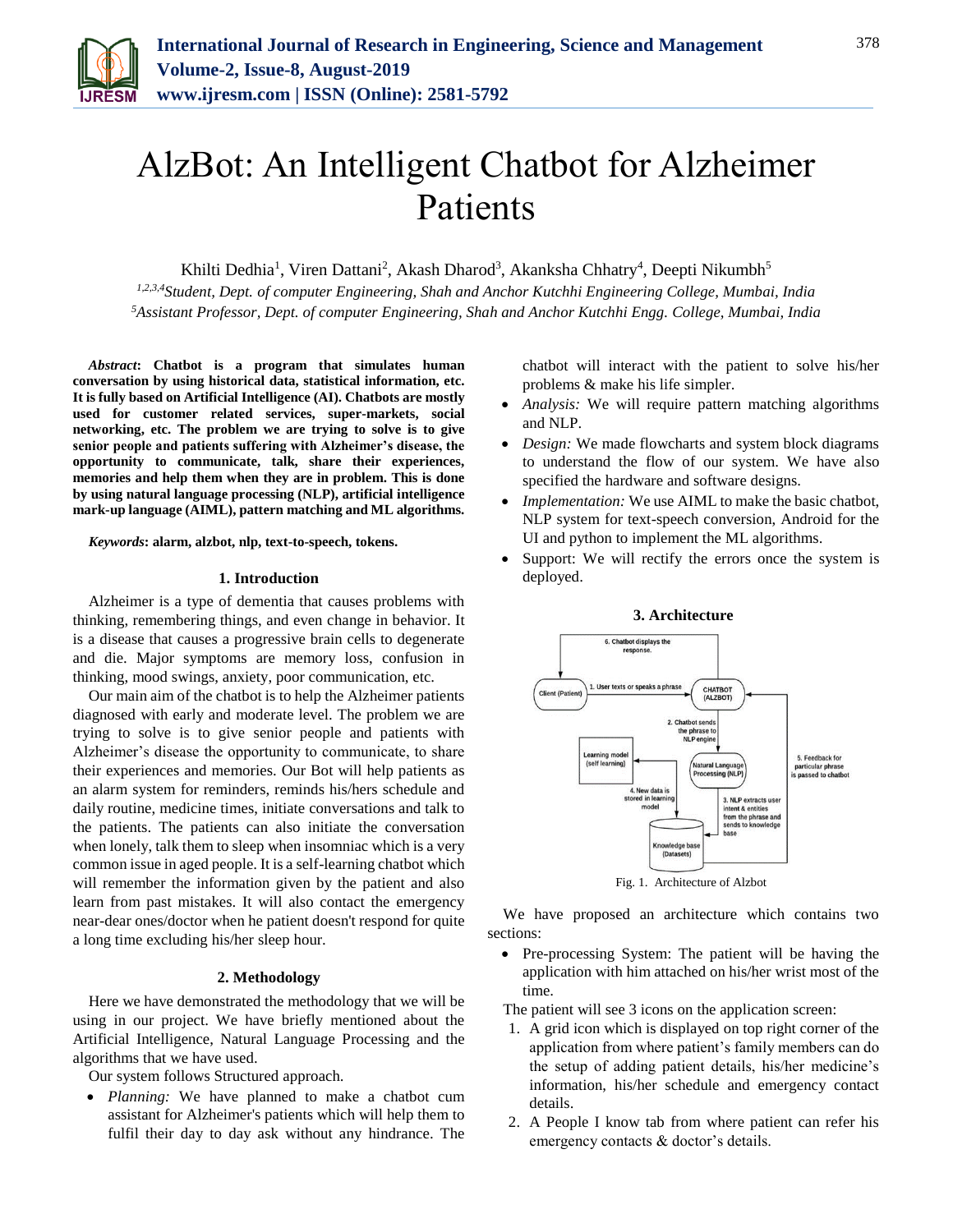

3. A chat icon from where patient can chat with the bot using his own voice.

As the patient will speak any phrase, it will be detected with the help of the mic and converted to text by using Text-to-Speech algorithm and the spoken text will be displayed on the screen. In the background chatbot will send this phrase to the NLP engine which will extract the user intent in the form of keywords and will further search for the answer for specified keyword from the knowledge database where predefined dataset with thousands of keywords and corresponding responses to the particular keywords are already stored. If the particular keyword does not match to any keyword from the knowledge database, then that keyword will be stored in learning model from where it's response will be updated by the client so from next time it will generate response for that keyword. After matching the keyword, the corresponding response/feedback is passed to chatbot which displays it on the screen and speaks it.

Other functionalities:

- 1. After entering the schedule in the application, the chatbot will remind the patient to take his medicines on specified time and remind other tasks as mentioned in the schedule.
- 2. The chatbot will also continuously send the patient's location co-ordinates (mobile location) to the family member's and doctors mobile in another application so that they can track the patient whenever they want for safety purposes.
- 3. If patient fails to respond to chatbots question for a long time the patient will trigger the emergency contact and doctor with emergency message/call so they can assist the patient as soon as possible.

In this system, user will enter the medical history and ask health related questions. This information is useful to generate basic text responses for the queries [1]. We have sets of data and patterns to respond to corresponding answers to the questions for better accuracy of the chatbot. Chatbot uses general principle of artificial intelligence and machine learning for developing intelligent system. These systems are used in various applications such as health related queries, telecommunication, banking, super market, education [4], [5].

The system is based on Speech to text recognition that converts spoken words into text. The text is then analyzed and processed using Natural Language Processing (NLP) [6]. Different methods and algorithms are applied to extract user intent and entities from the phrase and sends to database to generate particular responses. The overview of challenges and problems faced in cloud based chatbots are noted and resolved [7]. The location of the patient is continuously updated in the database so emergency contacts and doctors can keep a regular check on the patient from anywhere in the world.

 *Conversation System:* The interaction between chatbot to patient and patient to chatbot is shown with the help of flowcharts.



Fig. 3. Patient to Chatbot

## **4. Conclusion**

Our Chabot aims to assist Alzheimer patients in order to help and guide them in their daily routine, help them maintain their schedule, remind them to take medicines. It will alert the emergency contacts and the patient's doctor during emergencies & help them track the patient using GPS system. Our Chabot acts as a companion to solve their problems and help them live a simple life.

### **5. Future scope**

Here chatbot uses NLP technology to process the data, but majority depends on rule based system. It retrieves the responses rather than generating it. Self-learning is required to make a chatbot intelligent. The bot should create intelligent response based on the keywords present in the request or generate new responses from scratch [8]. Sequence to sequence models like RNN encoder-decoder can be used for training a chatbot to generate smarter responses [9].

#### **References**

[1] S. A. Abdul-Kader and J. Woods, "Question Answer System for Online Feedable New Born Chatbot", University of Essex Colchester/ UK, 2017.